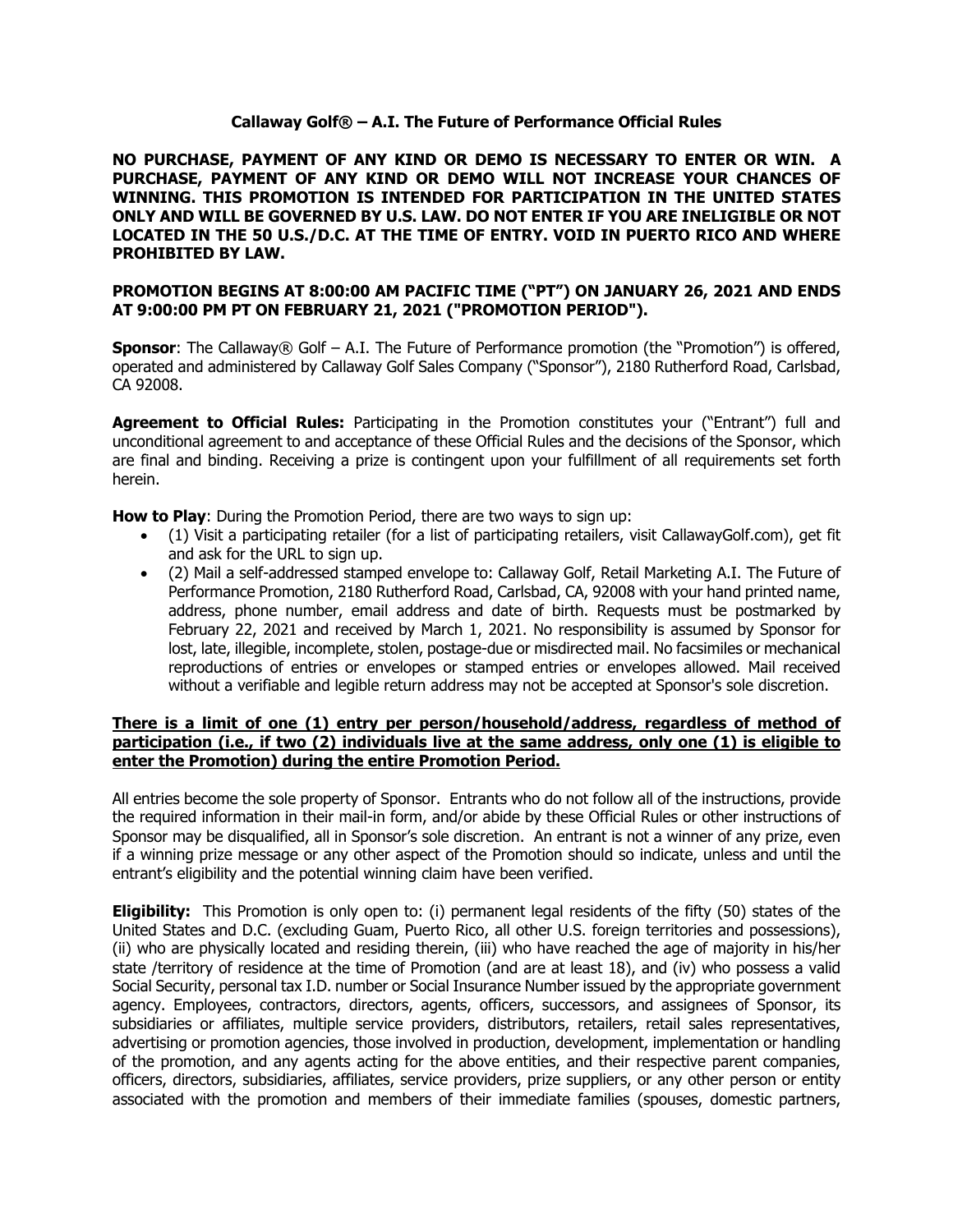parents and children and siblings and their respective spouses) and/or persons living in the same household as such persons, whether related or not, are ineligible.

**Drawing:** Potential winners (collectively, "Winner(s)") will be selected in a random drawing to be held on or about March 2, 2021 from all eligible entries received. Odds of winning depend on the number of eligible entries received. Sponsor's decision with respect to winner determination is final and binding. Potential winners will be notified by phone and/or e-mail with instructions on how to claim the prize and must respond to the initial notification within twenty-four (24) hours of that notification.

**Prize:** The prizes ("Prize(s)") available to be won in this Promotion are as follows: one (1) grand prize, and one hundred (100) first prizes. **Limit:** One (1) prize per person. Details are as follows:

- Grand Prize (1): Grand Prize Winner may choose from one of the following as the grand prize ("Grand Prize"):
	- $\circ$  (a) a backyard watch party to take place during one (1) day of the 2021 U.S. Open "June Major", June  $17 - 20$ , 2021. The Grand Prize package includes (i) rented big screen television or projector set up with audio, (ii) rented outdoor seating arrangements for up to 20 people, depending on size of winner's backyard (iii) rented outdoor golf simulator, (iv) rented yard games, (v) catered food and beverages for up to 20 people. The "Grand Prize" must take place during the 2021 "June Major"; no alternate dates available. Approximate retail value ("ARV") of the Grand Prize is estimated at \$**15,800 USD.** Actual ARV will vary based on number of attendees. Any difference between stated ARV and actual value of the Grand Prize will not be awarded. All prize details will be determined in Sponsor's sole and absolute discretion, including, but not limited to, caterers, menu and make and model of the audio visual equipment.

Winner must currently own or reside in a property with access to a backyard. If required, winner must show proof of ownership and/or a lease agreement for the property on which the backyard watch party will take place. All costs and expenses associated with prize acceptance and use not expressly stated in the Grand Prize description above, including but not limited to, additional food and beverages, gratuities, surcharges, service fees, and taxes are solely the responsibility of Grand Prize Winner.

Once backyard watch party date is selected, it may not be changed, except in Sponsor's sole and absolute discretion. Sponsor shall not be responsible for any cancellations, delays, diversions or substitution or any act or omissions whatsoever by catering company or third party service provider including any results thereof such as changes in services necessitated by same.; **OR**

o (b) a single lump sum payment of **\$6,000 USD.** Payable in the form of a check to the Grand Prize Winner.

## **The Grand Prize Winner will be issued an IRS form 1099 by Sponsor for the actual value of the prize awarded. Grand Prize Winner should seek the advice of a tax specialist in connection with this Promotion.**

First Prizes (100): \$50 Topgolf Gift Card or credit voucher at any U.S. Topgolf establishment. Terms and conditions apply to use. **ARV of Topgolf Gift Card: \$50 USD each.** Card is issued by and represents an obligation of Topgolf Pro, LLC. Purchase or use of card constitutes acceptance of the following terms. Card cannot be redeemed until activated. Purchases made with the card will be deducted from the balance until it reaches \$0.00. Card is redeemable at any Topgolf location in the United States. Not valid at Swing Suite or Toptracer Range locations. It cannot be redeemed for cash except where required by law. Treat card as cash, as it will not be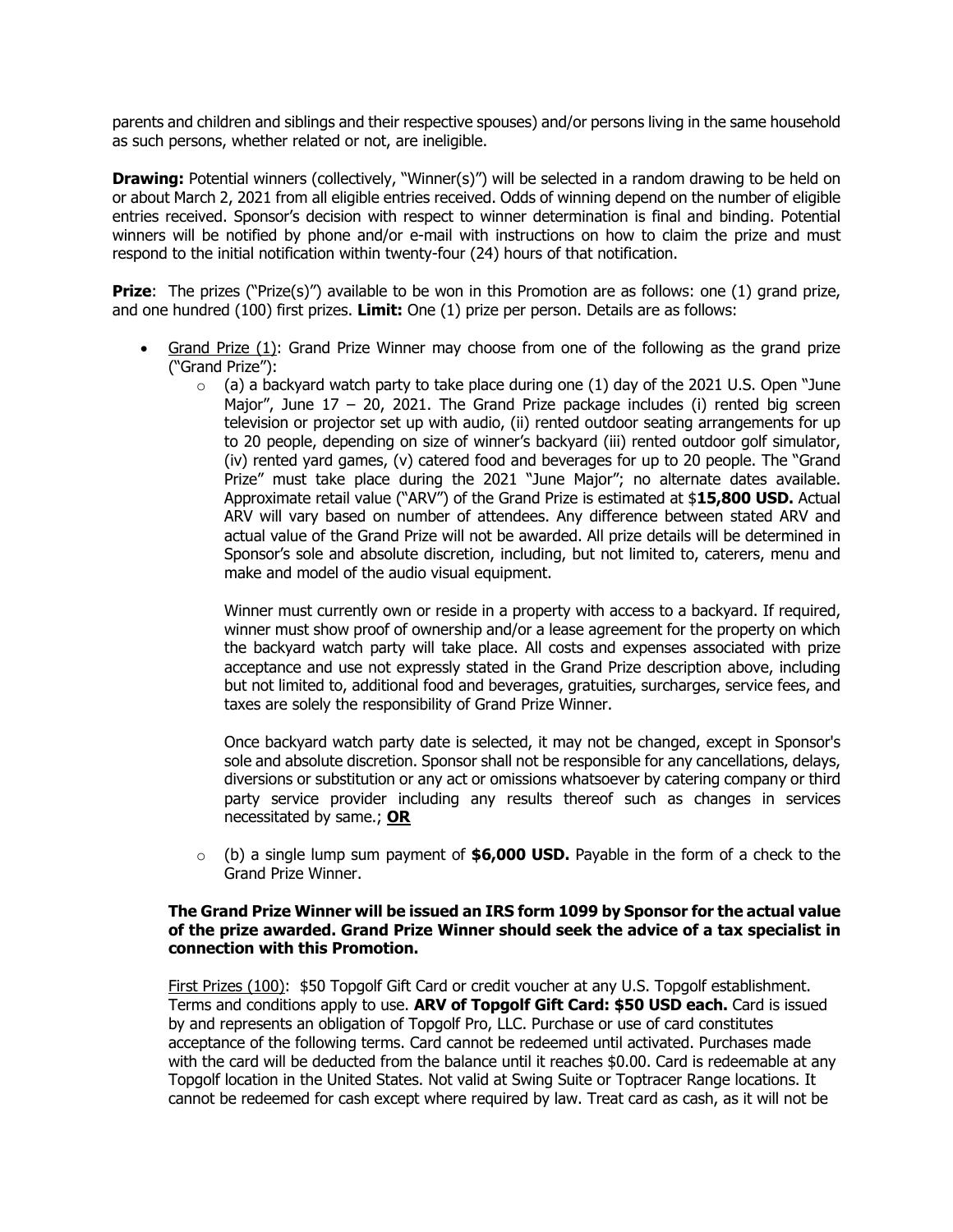replaced if lost or stolen, except where required by law. Card has no expiration date and incurs no dormancy fees. Topgolf reserves the right to amend these terms from time to time, as provided at topgolf.com. Cannot be used toward payment for parties, events, Platinum Memberships, online reservations or shop.topgolf.com

Maximum Total ARV of all prizes: \$11,000 - \$20,800, depending on Grand Prize selected by Grand Prize winner.

General Prize Conditions/Terms (applicable to all prizes): Prizes are non-transferable and no substitution will be made except as provided herein at the Sponsor's sole discretion. Sponsor reserves the right to substitute a prize (or any portion thereof) for one of comparable or greater value for any reason. **Winners are responsible for all federal, state, and/or local taxes and fees and costs associated with prize receipt and/or use, regardless of whether it is, in whole or in part, used.** Winners may be required to provide Sponsor with a valid social security number or tax identification number before the prize will be awarded for tax reporting purposes. Winner must accept prize as stated or prize may be forfeited in its entirety. The difference between any stated value and actual value will not be awarded to winner. Prizes are awarded "as is" with no warranty or guarantee, either express or implied. Non-cash prizes cannot be redeemed for cash.

**Winner Notification:** You are not a winner until verified by the Sponsor in accordance with these Official Rules, and you have fully complied with these Official Rules. All potential winners must (1) go to CallawayGolf.com/FitForPerformance to submit their name, address, phone number, email address and date of birth **or** (2) Mail a self-addressed stamped envelope to: Callaway Golf, Retail Marketing A.I. The Future of Performance Promotion, 2180 Rutherford Road, Carlsbad, CA, 92008 with your hand printed name, address, phone number, email address and date of birth. Requests must be postmarked by February 22, 2021 and **received by March 1, 2021**. No responsibility is assumed by Sponsor for lost, late, illegible, incomplete, stolen, postage-due or misdirected mail. No facsimiles or mechanical reproductions of entries or envelopes allowed. **Limit** one (1) entry per person. If for any reason, any potential winner does not submit their information by the time/date specified, or any prize remains unclaimed after 9:00:00 PM PT on March 1, 2021, Sponsor reserves the right to not award that prize. Prizes will be arranged directly between Callaway Golf and the Winner. All Winners are subject to verification, including verification of age, and must meet all eligibility requirements before the prize will be awarded. If a potential Winner is found not to be eligible or not in compliance with these Official Rules, if any required documents are not returned within the required number of days, if a potential Winner cannot be verified, or if a potential Winner is otherwise unable or unwilling to accept and claim the prize as stated, then such potential Winner may be disqualified and the prize may be forfeited in Sponsor's sole discretion. **No replacement winner will be awarded**. **UNCLAIMED PRIZES WILL NOT BE AWARDED.** Each potential Winner must follow the directions contained in the Prize Acceptance Form provided by Sponsor after winner claims his/her prize and email or fax all completed forms, correctly filled out and signed, and provide any additional information that may be required, to Sponsor within three days of notification as a potential Winner, including, but not limited to, an Affidavit of Eligibility/Further Release of Liability and Publicity Rights (where legal). Failure to respond within the time specified or other non-compliance with these Official Rules will result in disqualification as a potential Winner. Released Parties are not responsible for any failure for any reason whatsoever of a potential Winner to receive notification or for Sponsor's failure to receive a potential Winner's response. Receiving a prize is contingent upon compliance with these Official Rules. Released Parties (as defined below) are not responsible for any change of email address, mailing address and/or telephone number of Entrants.

**Winners' List**: The names of the Winners will be available online at http://www.callawaygolf.com within 30 business days of the Winner's eligibility being verified and confirmed, until June 30, 2021.

**Publicity Grant:** To the fullest extent allowed by law, by accepting a prize, each winner consents (and agrees to confirm in writing, if requested) to the use of his/her name, address, photograph, voice, and/or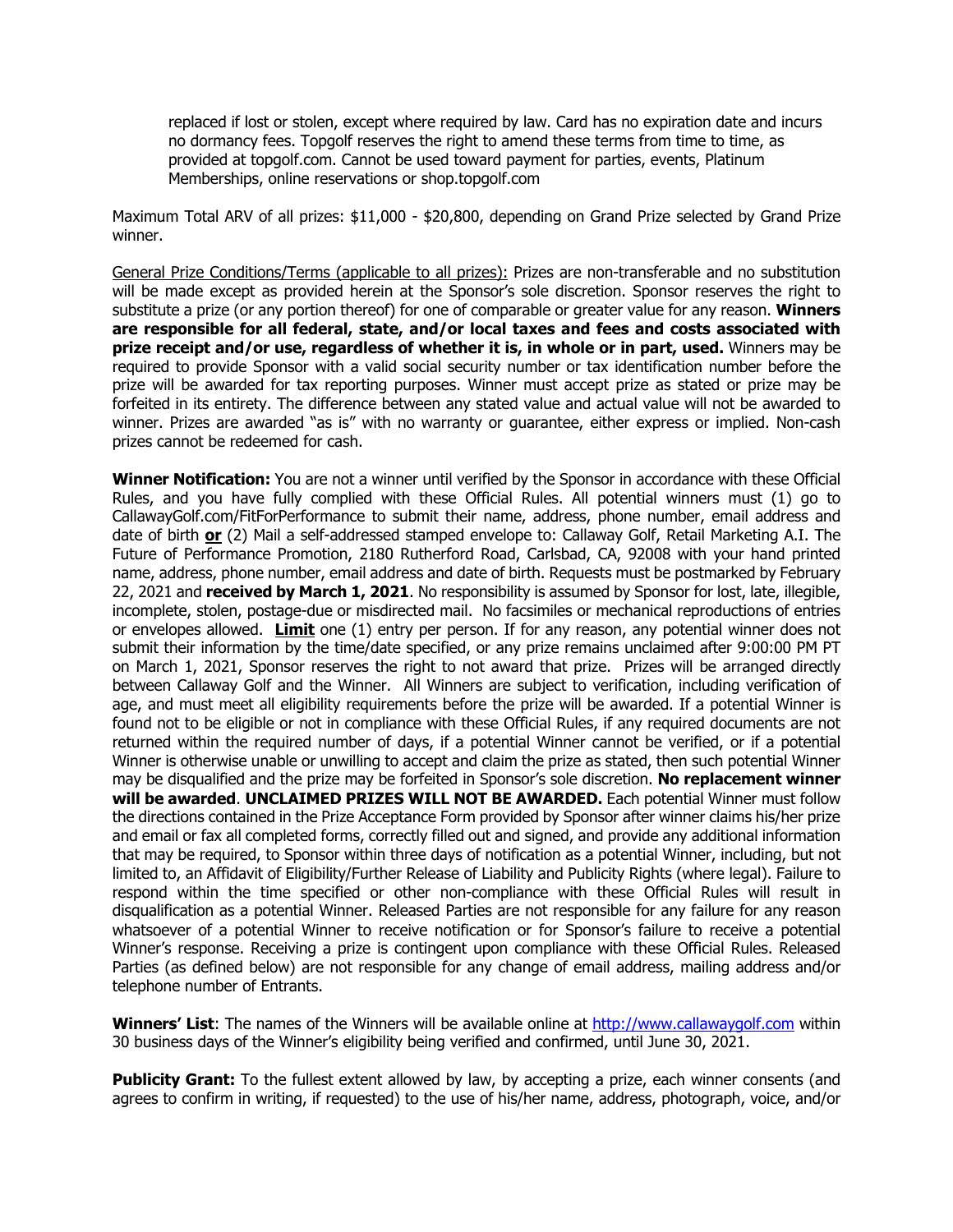likeness by Sponsor and anyone authorized on their behalf, for purposes of advertising, promotional, or trade purposes in any and all media now known or hereinafter invented, without territorial or time limitations and without additional compensation, notification or permission.

**Data Collection and Privacy**: To the extent permitted by law, upon entering into this Promotion, each Entrant agrees to Sponsor's use of his/her personal information, as described in its Privacy Policy and Legal Statement located at: http://www.callawaygolf.com.

**Release:** By entering, Entrants agree: (a) to release and hold harmless Sponsor, its parent company, subsidiaries, affiliates, suppliers, distributors, retailers, advertising/contest agencies, and prize suppliers, and each of their respective parent companies and each such company's officers, directors, employees and agents (collectively, the "Released Parties") from and against any and all liability, loss, damage, claim or cause of action, including, but not limited to, personal injury, death, or damage to or loss of property, arising out of participation in the Promotion, or receipt or use or misuse of any prize, including any travel and participation in the activities related thereto.

Entrants further understand and agree that all rights under Section 1542 of the Civil Code of California ("Section 1542") and any similar law of any state or territory of the United States that may be applicable with respect to the foregoing and other releases contained herein are hereby expressly and forever waived. Entrants acknowledge that Section 1542 provides that: "A GENERAL RELEASE DOES NOT EXTEND TO CLAIMS WHICH THE CREDITOR DOES NOT KNOW OR SUSPECT TO EXIST IN HIS OR HER FAVOR AT THE TIME OF EXECUTING THE RELEASE, WHICH, IF KNOWN BY HIM OR HER MUST HAVE MATERIALLY AFFECTED HIS OR HER SETTLEMENT WITH THE DEBTOR." The releases hereunder are intended to apply to all claims not known or suspected to exist with the intent of waiving the effect of laws requiring the intent to release future unknown claims.

**General Conditions:** Released Parties assume no responsibility for e-mail, mail, requests, prize claims or other communications that are late, lost, stolen, damaged, mutilated, separated, incomplete, illegible, postage due, or misdirected or for computer system, hardware, software, or program malfunctions or other errors, failures, delayed computer transmissions or faulty network connections, whether human or technical in nature. Sponsor are not responsible for late, incorrect, lost, incomplete, damaged, or misdirected entries or entry information whether caused by users or by any of the equipment or programming associated with or utilized in the Promotion, or for any other reason or other errors or difficulties of any kind whether human, mechanical, electronic, computer, network, typographical, printing or otherwise relating to or in connection with the Promotion, including, without limitation, errors or difficulties which may occur in connection with the administration of the Promotion, the processing of entries, the announcement of the prize or in any Promotion-related materials.. If, in Sponsor's opinion, there is any suspected or actual evidence of tampering or fraud with any portion of this Promotion, or if technical difficulties compromise any portion of the Promotion or the integrity of the Promotion (all as determined in Sponsor in its sole discretion), Sponsor reserves the right to suspend, modify or terminate the Promotion and, if terminated, at its discretion, select the potential winners from all eligible, non-suspect entries received prior to action taken or as otherwise deemed fair and appropriate by Sponsor. In the event of a dispute regarding entries received from multiple users having the same e-mail account, the authorized subscriber of the e-mail account at the time of entry will be deemed to be the entrant and must comply with these Official Rules. Authorized account subscriber is the natural person who is assigned the e-mail address by the Internet Service Provider (ISP), on-line service provider, or other organization responsible for assigning e-mail addresses. **Caution: any attempt by an Entrant or any other individual to deliberately damage any website, tamper with the entry process, or otherwise undermine the legitimate operation of this Promotion may be a violation of criminal and civil laws and should such an attempt be made, Sponsor reserves the right to cooperate in the prosecution of any such individual(s) and to pursue all remedies to the fullest extent permitted by law.** In the event the Sponsor or any of Sponsor's affiliates are prevented from continuing with this Promotion, or the integrity and/or feasibility of the Promotion or the award of any prize is undermined by any event including but not limited to fire, flood,